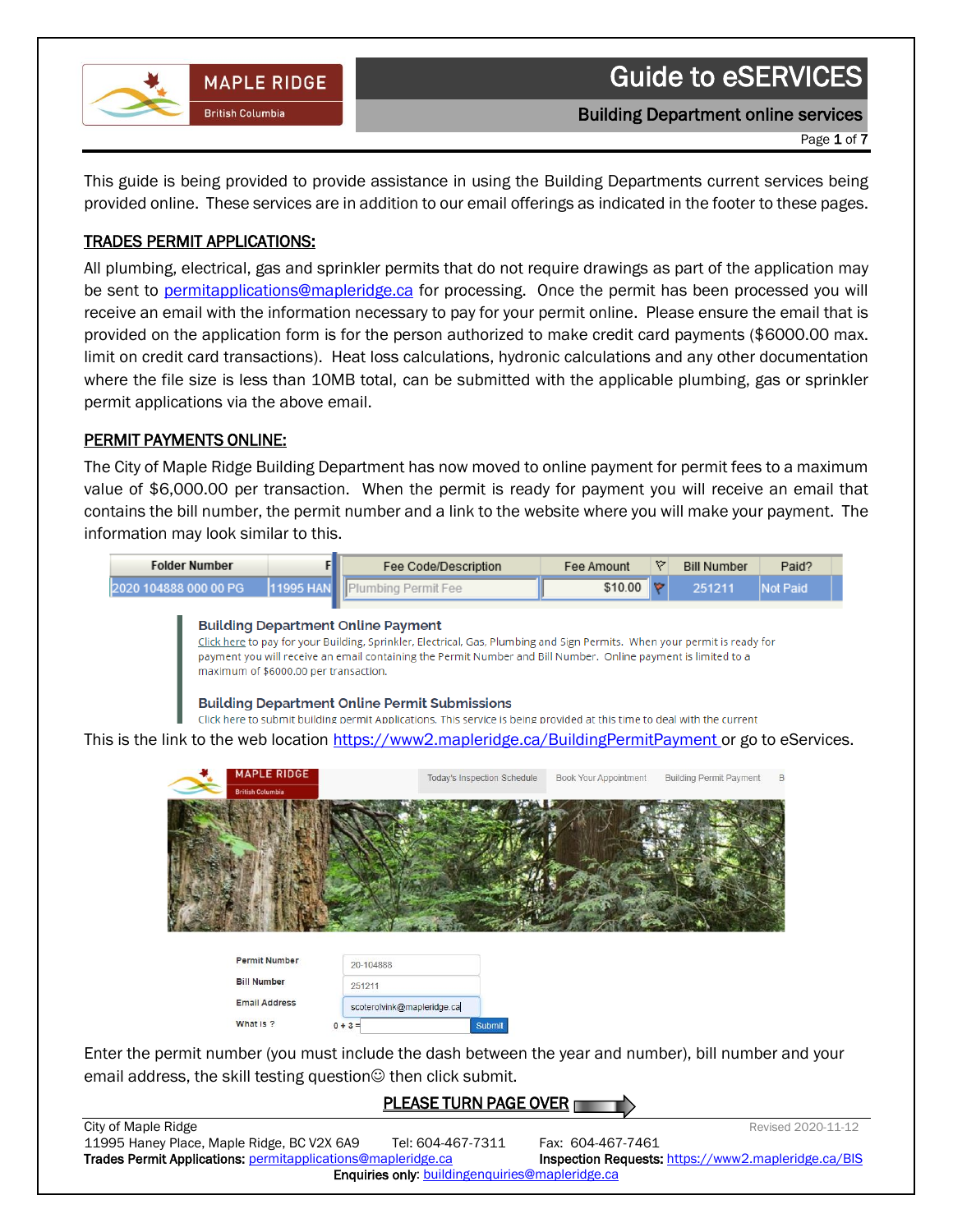Building Department online services

Page 2 of 7

After you click submit, you will see the following screen, if you have entered all the information correctly.

 $\begin{array}{c} \hline \end{array}$ 

**MAPLE RIDGE** 

**British Columbia** 

| Exit                       |         | Exit                                              |
|----------------------------|---------|---------------------------------------------------|
| Manage your Bills:         |         | Confirm your payment:                             |
| <b>Fee Description</b>     | Amount  |                                                   |
| <b>Plumbing Permit Fee</b> | \$10.00 | We will be charging a total amount of \$10.00.    |
| Total: \$10.00             |         | You will be taken to our payment processing site. |
| Pay Fee                    |         | Pay now                                           |

Click the "Pay Fee" to start the transaction. Click "Pay now" to move to the payment window.

You will then be taken to the city's online secure payment site where you will complete the required information for payment.

|                                                                                       | <b>Online Services</b><br>Mapping and more.     | Maple Ridge offers a number of online<br>services including Recreation registration,<br>Home Owner Grant applications, interactive |                   | 11995 Haney Place<br>Maple Ridge, BC Canada V2X 6A9<br>Tel: 604-463-5221<br>Fax: 604-467-7329<br><b>Municipal Hall Hours:</b><br>8:00 am - 4:00 pm Monday to Friday<br>Closed on Statutory Holidays |                    |
|---------------------------------------------------------------------------------------|-------------------------------------------------|------------------------------------------------------------------------------------------------------------------------------------|-------------------|-----------------------------------------------------------------------------------------------------------------------------------------------------------------------------------------------------|--------------------|
| <b>Secure Payment Form</b>                                                            |                                                 |                                                                                                                                    |                   | <b>CONTACT INFORMATION</b>                                                                                                                                                                          |                    |
|                                                                                       |                                                 |                                                                                                                                    |                   | Tel: 604-463-5221                                                                                                                                                                                   |                    |
| <b>bambora</b><br>secure<br>processing<br>VIS 4<br><b>Online</b><br><b>Learn More</b> |                                                 | <b>Payment Information</b>                                                                                                         |                   |                                                                                                                                                                                                     |                    |
| All Address & Payment information is required.                                        |                                                 |                                                                                                                                    |                   |                                                                                                                                                                                                     |                    |
| <b>Address Information</b>                                                            |                                                 | <b>VISA</b>                                                                                                                        | Online            |                                                                                                                                                                                                     |                    |
| Name:                                                                                 |                                                 | Invoice/Order Number:                                                                                                              | 20-122560261472   |                                                                                                                                                                                                     |                    |
| Phone Number:                                                                         |                                                 | Amount:                                                                                                                            | \$10.00 CAD       |                                                                                                                                                                                                     |                    |
| Address Line 1:                                                                       |                                                 | Payment Method:<br>Name on card:                                                                                                   | Card<br>v         |                                                                                                                                                                                                     |                    |
| Address Line 2:                                                                       |                                                 |                                                                                                                                    | <b>VISA</b>       |                                                                                                                                                                                                     |                    |
| City:                                                                                 |                                                 | Card Type:<br>Card Number:                                                                                                         | v                 |                                                                                                                                                                                                     |                    |
| Province:<br><b>British Columbia</b><br>v                                             |                                                 | <b>Expiration Date:</b>                                                                                                            | $01 - 12020 -$    |                                                                                                                                                                                                     |                    |
| Postal Code:                                                                          |                                                 | Card CVD:                                                                                                                          |                   |                                                                                                                                                                                                     | What's this?       |
| Country:<br>Canada<br>Email:                                                          | $\check{~}$                                     |                                                                                                                                    |                   |                                                                                                                                                                                                     |                    |
|                                                                                       |                                                 | Continue >>                                                                                                                        |                   |                                                                                                                                                                                                     |                    |
|                                                                                       |                                                 |                                                                                                                                    |                   |                                                                                                                                                                                                     |                    |
|                                                                                       |                                                 |                                                                                                                                    |                   |                                                                                                                                                                                                     |                    |
|                                                                                       | <b>PLEASE TURN PAGE OVER</b>                    |                                                                                                                                    |                   |                                                                                                                                                                                                     |                    |
| City of Maple Ridge<br>11995 Haney Place, Maple Ridge, BC V2X 6A9                     | Tel: 604-467-7311                               |                                                                                                                                    | Fax: 604-467-7461 |                                                                                                                                                                                                     | Revised 2020-11-12 |
| Trades Permit Applications: permitapplications@mapleridge.ca                          | Enquiries only: buildingenquiries@mapleridge.ca |                                                                                                                                    |                   | Inspection Requests: https://www2.mapleridge.ca/BIS                                                                                                                                                 |                    |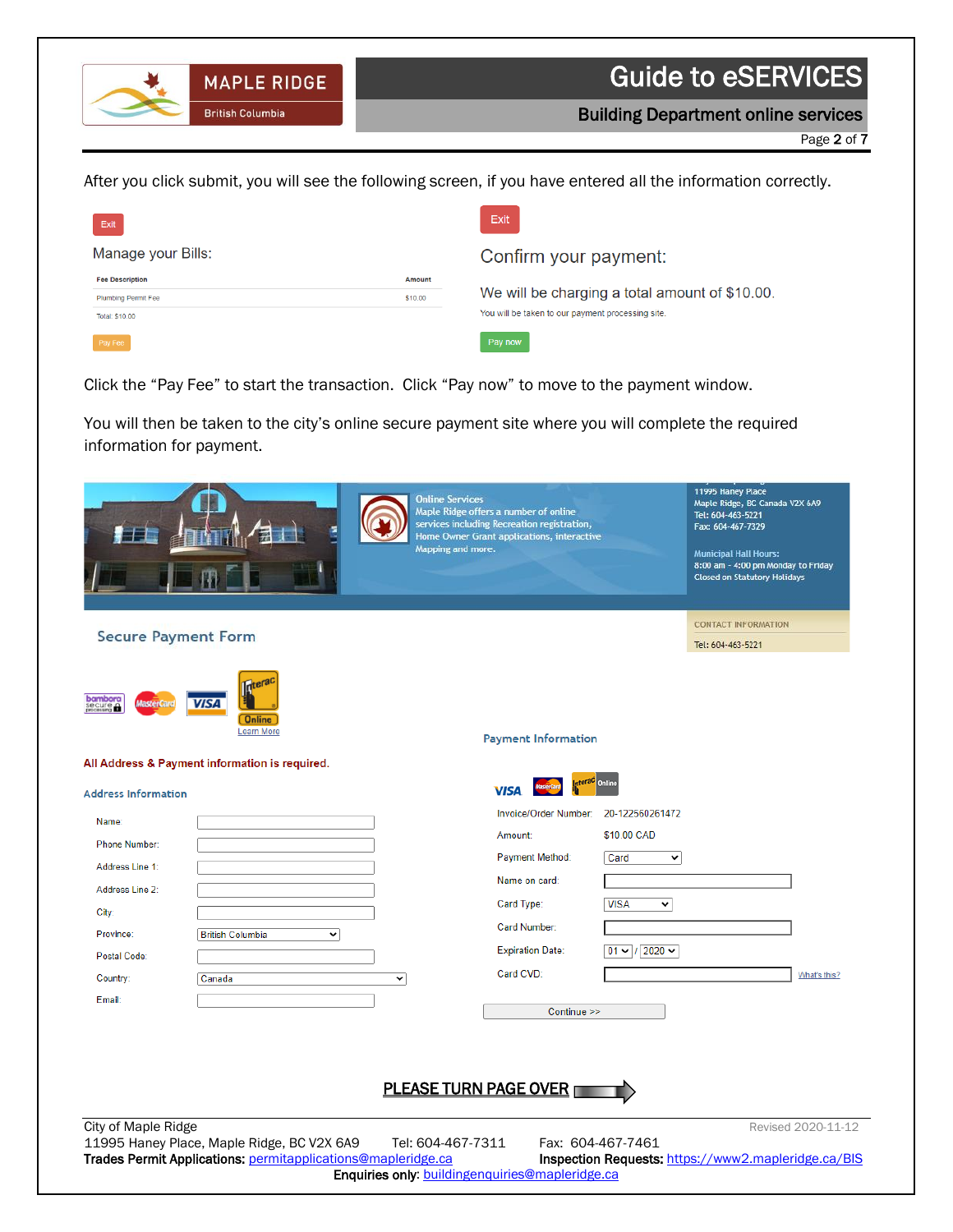

Building Department online services

Page 3 of 7

You will then receive a success or failure for the payment. If you click the "Download Permit" button you will see an unofficial version of your permit as it does not contain the issued or expiry dates. The "Return to Home" Button will take you back to the first payment screen should you have additional bills to pay.

 $\begin{array}{c} \hline \end{array}$ 

| Exit                                                   |                                                                          |                                       |                     |
|--------------------------------------------------------|--------------------------------------------------------------------------|---------------------------------------|---------------------|
| <b>Payment Result:</b>                                 |                                                                          |                                       |                     |
| scoterolvink@mapleridge.ca.                            | Thank you for your payment. A confirmation email will be sent to         |                                       |                     |
| <b>Temporary Permit:</b>                               | <b>Download Permit</b>                                                   |                                       |                     |
| Order Number: 20-104888251211                          |                                                                          |                                       |                     |
| <b>Authorization Code: TEST</b>                        |                                                                          |                                       |                     |
| <b>Payment Amount:\$10.00</b>                          |                                                                          |                                       |                     |
| <b>Payment Status: Approved</b>                        |                                                                          |                                       |                     |
| <b>Return to Home</b><br>Done                          |                                                                          |                                       |                     |
|                                                        |                                                                          |                                       |                     |
| <b>MAPLE RIDGE</b>                                     | <b>UNOFFICIAL - CITY OF MAPLE RIDGE</b>                                  | Name of Owner or Agent (Please Print) | Date                |
| <b>British Columbia</b>                                | Business Licensing, Permits, and Bylaws - Phone: 467-7311, Fax: 467-7461 | Signature of Owner or Agent           | <b>Issued By</b>    |
| 24 HOUR INSPECTION LINE - 604-467-7380                 | Permit Number: 20.0019-108170-000-00-TC                                  |                                       |                     |
| (3:00 pm is the cut-off time for next day inspections) | <b>Tree Cutting Permit/Rural/ALR</b>                                     | <b>Issue Date:</b>                    | <b>Exniry Date:</b> |

You will also receive two emails one verifying internet payment and the second verifying that it has gone through at the city's level. The second email will also contain a link to both the unofficial version of your permit and within 24 hours, access to the official version.

| * Please DO NOT reply to this email *                                                                                                                                                                                                                                                                                                               |                                                                                                                                                                                                                                                                                                                           |
|-----------------------------------------------------------------------------------------------------------------------------------------------------------------------------------------------------------------------------------------------------------------------------------------------------------------------------------------------------|---------------------------------------------------------------------------------------------------------------------------------------------------------------------------------------------------------------------------------------------------------------------------------------------------------------------------|
| INTERNET PAYMENT RECEIPT                                                                                                                                                                                                                                                                                                                            |                                                                                                                                                                                                                                                                                                                           |
| Order Date:<br>2020-10-16 9:48:48 AM<br>Bank Order Number: 20-104884250991<br>Bank Auth Number: TEST<br>Order Total:<br>5.00 CAD<br>MapleRidge Ref No.: 20-104884                                                                                                                                                                                   |                                                                                                                                                                                                                                                                                                                           |
| Building<br>Name on Card:<br>Card Type:<br>VI<br>Email Address:<br>msardenberg@mapleridge.ca                                                                                                                                                                                                                                                        |                                                                                                                                                                                                                                                                                                                           |
| <b>BILL TO:</b><br><b>Building Test</b><br>Name:<br>Address Line 1: 11995 Haney Pl<br>Address Line 2: 11995 Haney Pl<br>Maple Ridge<br>City:<br>State/Province: BC<br>Zip/Postal Code: V2X 6A9<br>CA<br>Country:<br>Phone Number:<br>6044677311                                                                                                     | Stephen J Cote-Rolvink<br>noreply<br>Building Permit { Permit # : 20-104888 } Payment Confirmation.                                                                                                                                                                                                                       |
| MERCHANT INFO:<br>Online Address: https://can01.safelinks.protection.outlook.com/?url=h<br>7C972b074ecc53485d8e0e93d95bb145a5%7C0&sdata=NXz1N4ak<br>Merchant Name: District of Maple Ridge<br>Address:<br>11995 Haney Place<br>Maple Ridge<br>City:<br>BC<br>Province:<br>Postal Code:<br>V2X6A9<br>CA<br>Country:<br>Phone Number:<br>604-463-5221 | Thank you for your payment.<br>Order Number: 20-104888251211<br>Authorization Code: TEST<br>Payment Amount: 10.00<br>Payment Status: Approved<br>Note : The official permit will be available through this link within 24 hours. You may click this link now for an unofficial version of the<br>permit.<br>Download here |

\*\*This service does not extend to the payment of securities or development cost charges (DCC's) which must be paid by cheque, letter of credit or cash.



| City of Maple Ridge                                                 |                                                 | Revised 2020-11-12                                         |
|---------------------------------------------------------------------|-------------------------------------------------|------------------------------------------------------------|
| 11995 Haney Place, Maple Ridge, BC V2X 6A9                          | Tel: 604-467-7311                               | Fax: 604-467-7461                                          |
| <b>Trades Permit Applications: permitapplications@mapleridge.ca</b> |                                                 | <b>Inspection Requests: https://www2.mapleridge.ca/BIS</b> |
|                                                                     | Enquiries only: buildingenquiries@mapleridge.ca |                                                            |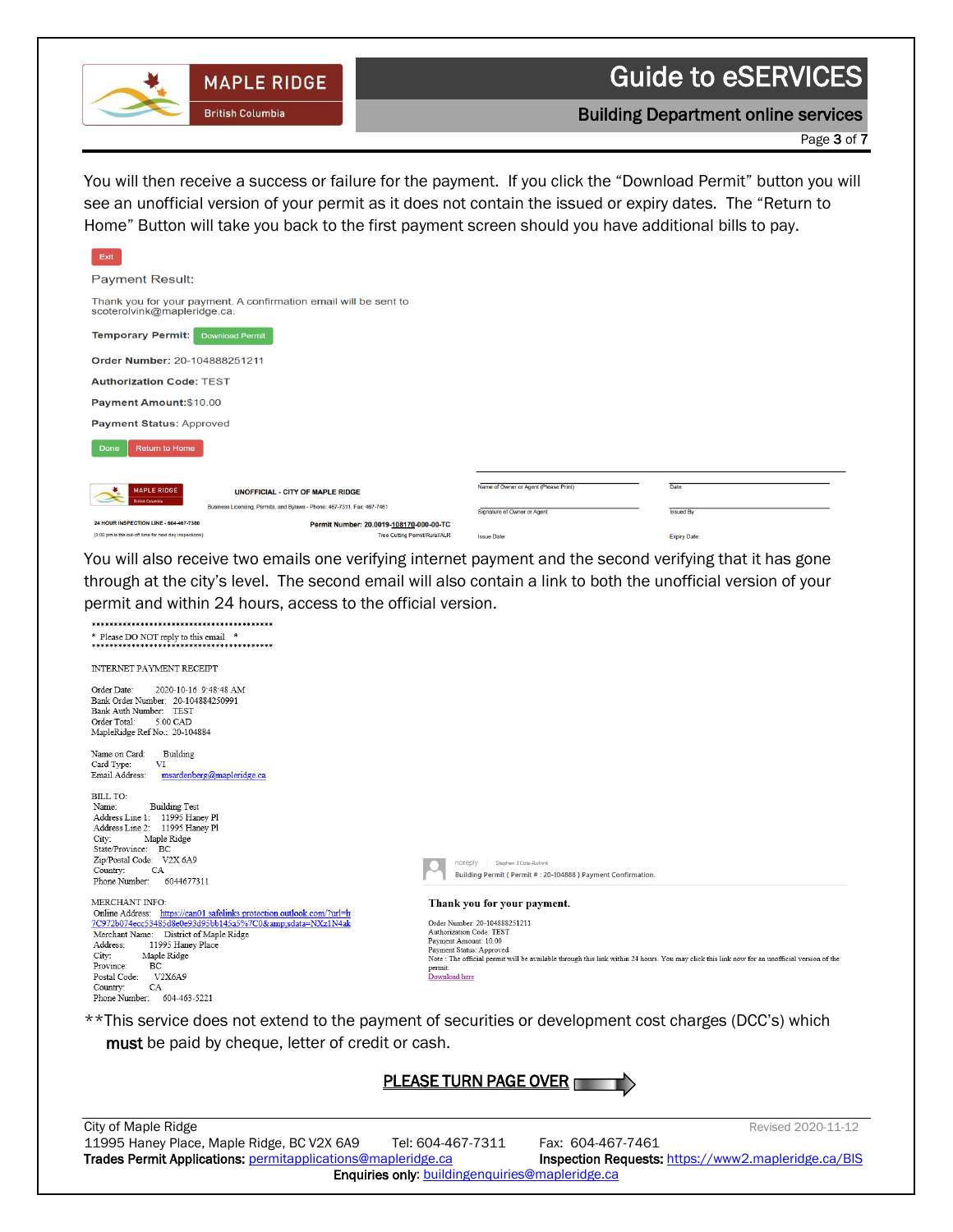

Page 4 of 7

### INSPECTION RESULTS ONLINE:

Through eServices on the City's web site you now have access to the inspection results for inspections that have been scheduled and conducted over the previous 2 week period from the date of enquiry. Based on accessing the system on November 2, 2020 you would be able to access inspections back to October 19, 2020.

#### **Building Department Online Inspection Results**

**MAPLE RIDGE** 

**British Columbia** 

 $\begin{array}{c} \hline \end{array}$ 

Click Here to retrieve your most resent inspection results. Due to the volume of inspections you will only be able to retrieve inspection results for the previous two week period based on the day you access the system.

Click on the link and you will be taken to the web location.

| <b>MAPLE RIDGE</b><br><b>British Columbia</b>                                    |                                          | <b>Today's Inspection Schedule</b> | <b>Check Inspection Result</b> | <b>Building P</b> |
|----------------------------------------------------------------------------------|------------------------------------------|------------------------------------|--------------------------------|-------------------|
|                                                                                  | <b>Check Building Inspection Result:</b> |                                    |                                |                   |
| <b>Permit Number</b>                                                             | XX-XXXXXXX                               |                                    |                                |                   |
| <b>Inspection Date</b>                                                           | vyyy-mm-dd                               |                                    |                                |                   |
| <b>Email Address</b>                                                             | <b>Email Address</b>                     |                                    |                                |                   |
| What is ?                                                                        | $7 + 0 =$<br><b>Submit</b>               |                                    |                                |                   |
| Enter the requested information and a screen similar to the following will open. |                                          |                                    |                                |                   |

| Inspection results for: |                       |                      | (GARAGE)                 |                     |
|-------------------------|-----------------------|----------------------|--------------------------|---------------------|
| <b>Inspection Item</b>  | <b>Current Status</b> | <b>Schedule Date</b> | <b>Inspection Result</b> | <b>Details</b>      |
| Forms                   | Closed                | 2020-10-22           | Approved                 | <b>View Details</b> |
|                         |                       |                      |                          |                     |

Click "View Details" and on the next screen click "Download Attachment" and a copy of the inspection slip left on site will open

| <b>Check Another</b><br>Inspection Details: 13708 232 ST (GARAGE) |                                                        | MAPLE RIDGE<br><b>City of Maple Ridge</b><br><b>British Columbia</b><br>11995 HANEY PLACE, MAPLERIDGE B.C. V2X6A9<br>BUILDING DEPT: 604-467-7311 FAX NUMBER: 604-467-7461<br>BUILDING INSPECTORS: 604-467-7312<br>24 HOUR INSPECTION LINE: 604-467-7380 or Email to<br>Inspectionrequests@maplerIdge.ca |
|-------------------------------------------------------------------|--------------------------------------------------------|---------------------------------------------------------------------------------------------------------------------------------------------------------------------------------------------------------------------------------------------------------------------------------------------------------|
| <b>Inspection Item</b>                                            | Forms                                                  | <b>INSPECTION NOTICE</b>                                                                                                                                                                                                                                                                                |
| <b>Inspection Type</b>                                            | <b>BG</b>                                              | October 22, 2020<br><b>DATE</b><br>13708 232 ST (GARAGE)<br><b>AUURESS</b>                                                                                                                                                                                                                              |
| <b>Inspection Date (Attempt)</b>                                  | 10/22/2020 4:13:37 PM                                  | <b>INSPECTOR</b><br>Andy Hong<br>PERMIT NO.<br>19404368<br><b>Building Permit</b><br>TYPE:                                                                                                                                                                                                              |
| <b>Inspector (Attempt)</b>                                        | <b>ANDYH</b>                                           | Forms                                                                                                                                                                                                                                                                                                   |
| <b>Inspection Result</b>                                          | Approved                                               | Oct 22. Forms. Rec'd Structural and geotect report. and Survey<br>(1)                                                                                                                                                                                                                                   |
| <b>Deficiencies</b>                                               | No Deficiency                                          | THIS IS NOT AN OCCUPANCY PERMIT                                                                                                                                                                                                                                                                         |
| <b>Download</b><br><b>Back to Inspection List</b>                 | <b>Download Attachment</b>                             | <b>APPROVED</b><br>$\mathbf{x}$<br>AH<br><b>NOT APPROVED</b><br><b>RE-INSPECTION REQUIRED</b><br>Inspector                                                                                                                                                                                              |
|                                                                   | <b>PLEASE TURN PAGE OVER T</b>                         |                                                                                                                                                                                                                                                                                                         |
| City of Maple Ridge                                               |                                                        | Revised 2020-11-12                                                                                                                                                                                                                                                                                      |
| 11995 Haney Place, Maple Ridge, BC V2X 6A9                        | Tel: 604-467-7311                                      | Fax: 604-467-7461                                                                                                                                                                                                                                                                                       |
| Trades Permit Applications: permitapplications@mapleridge.ca      |                                                        | Inspection Requests: https://www2.mapleridge.ca/BIS                                                                                                                                                                                                                                                     |
|                                                                   | <b>Enquiries only:</b> buildingenquiries@mapleridge.ca |                                                                                                                                                                                                                                                                                                         |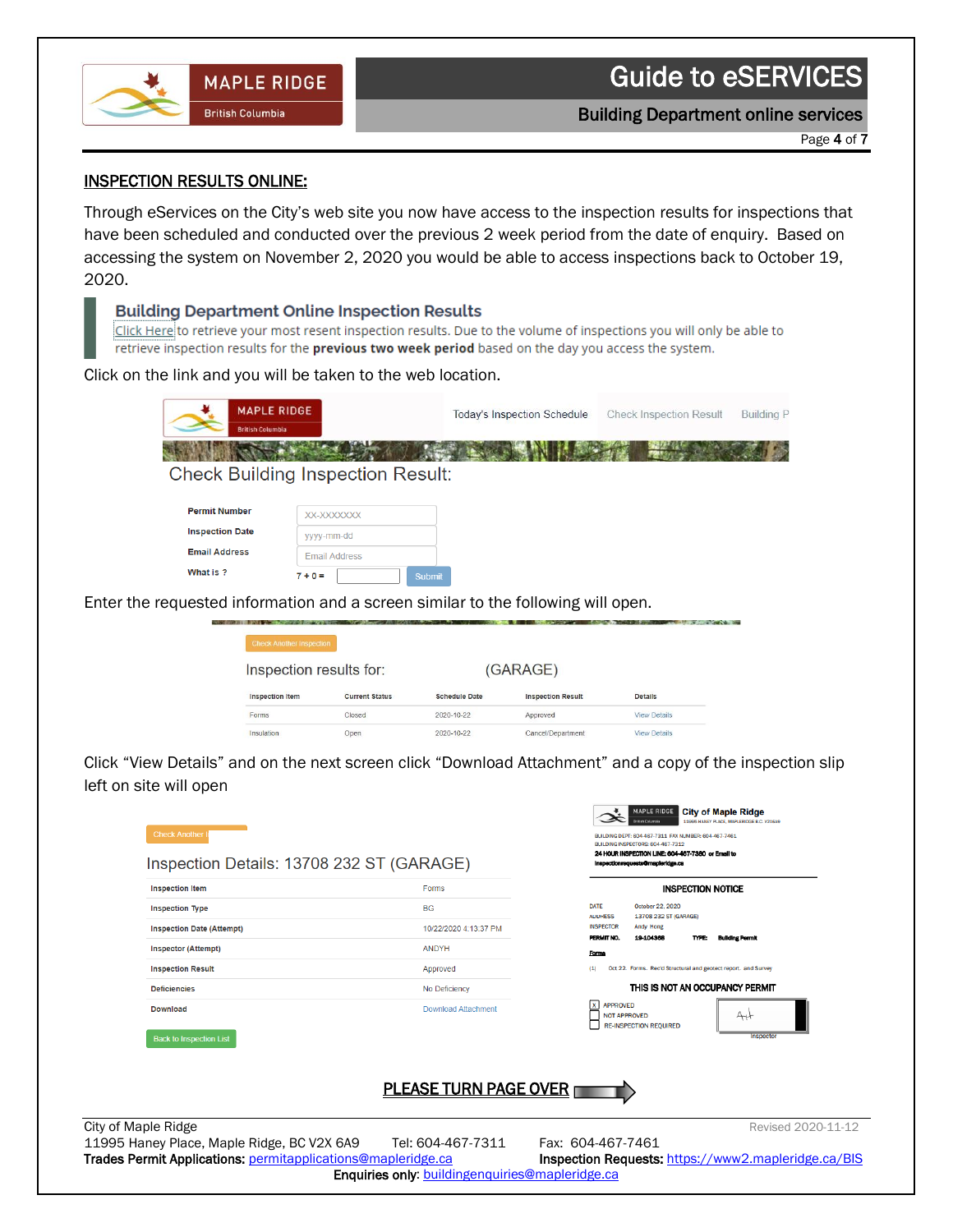

 $\begin{array}{c} \hline \end{array}$ 

#### Building Department online services

Page 5 of 7

#### BOOKING INSPECTIONS:

Inspections can now be booked online under the "Building Department Online Inspection Booking" link. You will need to complete 4 fields and if your system is set to save this information you will not have to input it again, other than if you are starting with a new permit number (the system will save all permit numbers you have inputted if your device is set to save information). You will then access the page that allows you to select the inspection you wish to request. Once you have submitted the request you will receive a confirming email when it has been scheduled (this will be no later than 3:30pm on the day you have submitted the request). Gas and electrical contractors will have an additional step of completing an online declaration as part of the booking process.

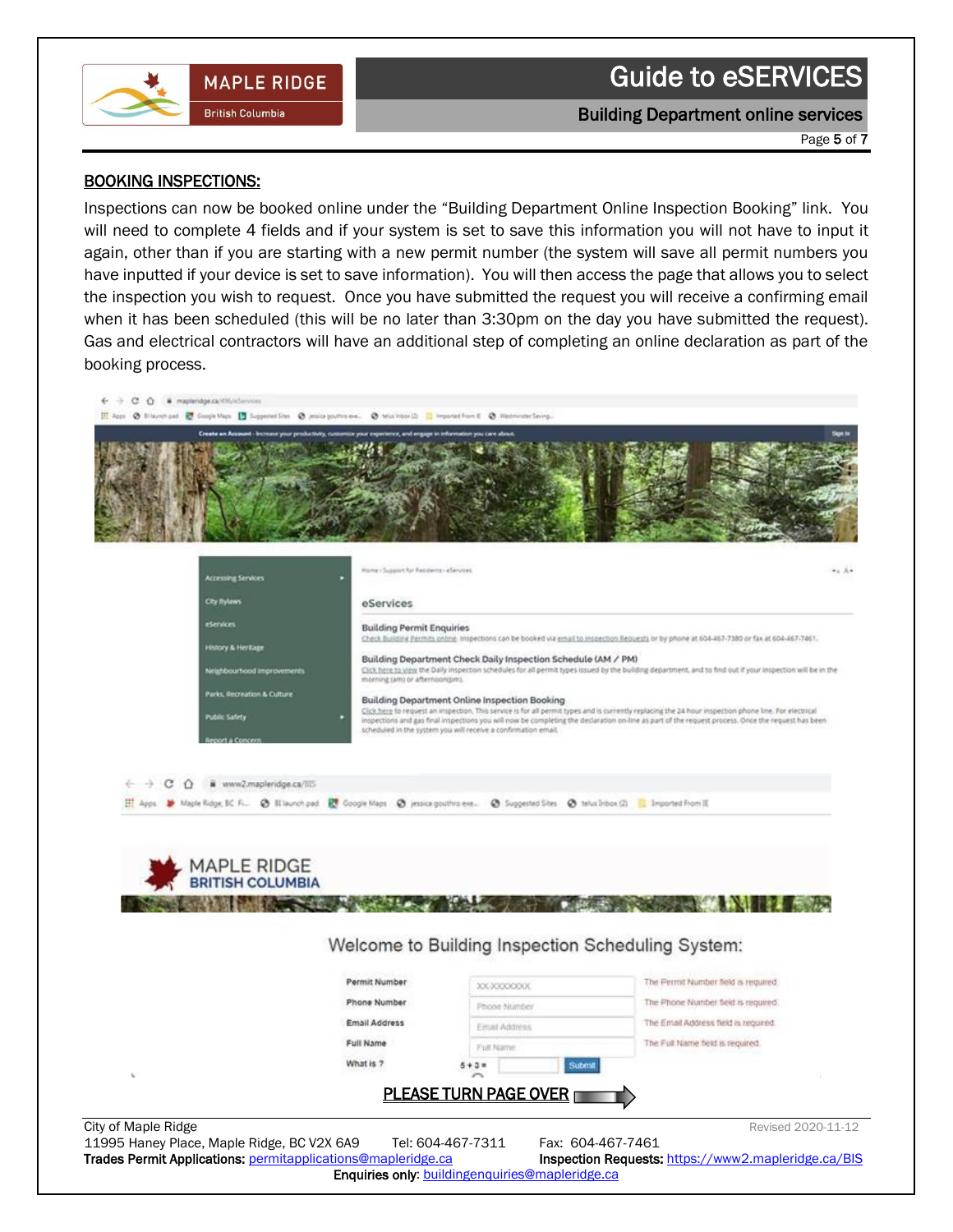

#### Building Department online services

Page 6 of 7

#### VERIFYING INSPECTION TIMES AND FUTURE DATED INSPECTIONS:

**MAPLE RIDGE** 

**British Columbia** 

 $\begin{array}{c} \hline \end{array}$ 

On the day of the requested inspection, go to "Check Daily inspection schedules" on the city web site under eSERVICES or via this link [\(http://mapleridge.ca/2232/Check-Daily-Inspection-Schedule\)](http://mapleridge.ca/2232/Check-Daily-Inspection-Schedule). The system will indicate if the inspection will be in the morning or the afternoon and which inspector will be doing the inspection. The system also lets you sort based on inspection type (i.e. plumbing, electrical, building, etc.). If a request for a future dated inspection has been made and you wish to confirm that it has been scheduled, you can select a date in the "Select Date" field to confirm.

| City By aws                                                 |                    | eServices                                                                                                                                                                    |       |                  |                                                                                                                                                                                                                                                                                                    |  |
|-------------------------------------------------------------|--------------------|------------------------------------------------------------------------------------------------------------------------------------------------------------------------------|-------|------------------|----------------------------------------------------------------------------------------------------------------------------------------------------------------------------------------------------------------------------------------------------------------------------------------------------|--|
| <b>eServices</b>                                            |                    | <b>Building Permit Enquiries</b>                                                                                                                                             |       |                  | Check Building Permits online. Inspections can be booked via email to inspection Requests or by phone at 604-467-7380 or fax at 604-467-7461.                                                                                                                                                      |  |
| <b>History &amp; Heritage</b><br>Neighbourhood Improvements |                    | Building Department Check Daily Inspection Schedule (AM / PM)<br>morning (am) or afternoon(pm).                                                                              |       |                  | Click here to view the Daily inspection schedules for all permit types issued by the building department, and to find out if your inspection will be in the                                                                                                                                        |  |
|                                                             |                    | Building Department Check Daily Inspection Schedule (AM / PM)                                                                                                                |       |                  |                                                                                                                                                                                                                                                                                                    |  |
|                                                             |                    | Please see the notes below for more details on this schedule. Click here to view the schedule on mobile devices.                                                             |       |                  |                                                                                                                                                                                                                                                                                                    |  |
| Notes:                                                      |                    |                                                                                                                                                                              |       |                  |                                                                                                                                                                                                                                                                                                    |  |
|                                                             |                    |                                                                                                                                                                              |       |                  | . When your inspection is designated as an AM inspection, please be aware that this is an estimate based on a review by the inspectors of their<br>daily work load and an assumption of how long each inspection will take. Inspections may take longer than originally estimated which can impact |  |
| All                                                         | Permit Type        | whether or not your inspection will occur in the AM.<br>ensure you have the most up to date information. Thank you for your use of this feature<br>Thursday, 24 October 2019 |       |                  | . This page will not be accessible between Midnight and 8:20 am. The information updates every minute so you will need to refresh your screen to                                                                                                                                                   |  |
| Inspector                                                   |                    |                                                                                                                                                                              |       |                  |                                                                                                                                                                                                                                                                                                    |  |
| All                                                         | <b>Select Date</b> |                                                                                                                                                                              |       |                  |                                                                                                                                                                                                                                                                                                    |  |
|                                                             | 2019-10-24         |                                                                                                                                                                              |       |                  |                                                                                                                                                                                                                                                                                                    |  |
|                                                             | Permit Number      | Address                                                                                                                                                                      | AM/PM | Inspection Type  | Inspector                                                                                                                                                                                                                                                                                          |  |
|                                                             | 19-104806          | 24278 125 AVE                                                                                                                                                                | AM    | Final Electrical | Andy Moerman                                                                                                                                                                                                                                                                                       |  |
|                                                             | 18-122925          | 24278 125 AVE                                                                                                                                                                | AM    | Final Electrical | Andy Moerman                                                                                                                                                                                                                                                                                       |  |

PLEASE NOTE: INSPECTORS MAKE EVERY EFFORT TO MEET THE CUSTOMER'S REQUEST FOR AM/PM. THIS IS NOT GUARANTEED DUE TO WORKLOAD AND SCHEDULING.

# PLEASE TURN PAGE OVER

City of Maple Ridge Revised 2020-11-12 11995 Haney Place, Maple Ridge, BC V2X 6A9 Tel: 604-467-7311 Fax: 604-467-7461 Trades Permit Applications: [permitapplications@mapleridge.ca](mailto:permitapplications@mapleridge.ca) Inspection Requests: <https://www2.mapleridge.ca/BIS> Enquiries only: [buildingenquiries@mapleridge.ca](mailto:buldingenquiries@mapleridge.ca)